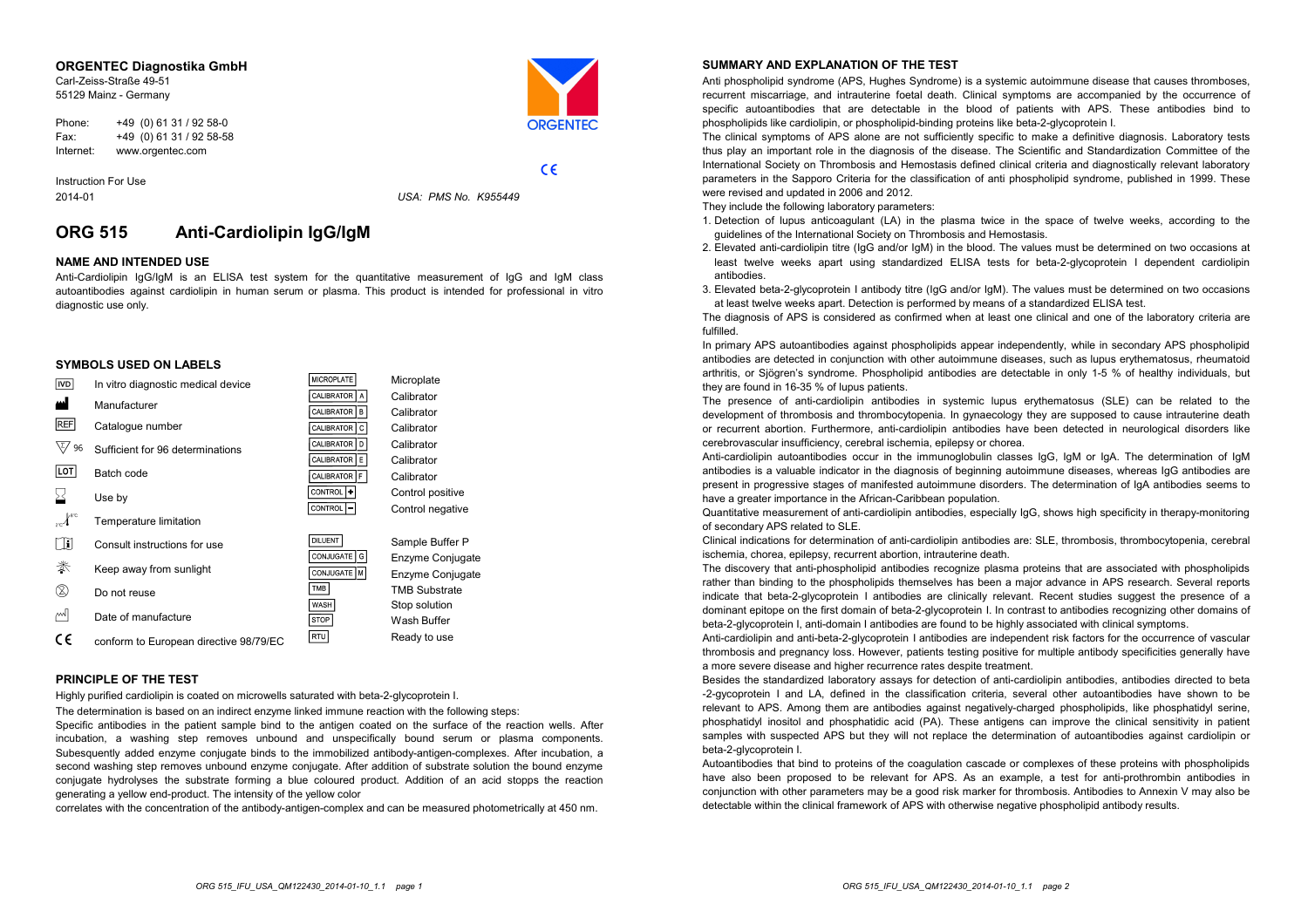| <b>CONTENTS OF THE KIT</b> |                  |                                                                                                                                                                                                                      |
|----------------------------|------------------|----------------------------------------------------------------------------------------------------------------------------------------------------------------------------------------------------------------------|
| <b>ORG 515</b>             | ∖⊱⁄ 96           | Sufficient for 96 determinations                                                                                                                                                                                     |
| MICROPLATE                 | 1                | One divisible microplate consisting of 12 modules of 8 wells each. Ready to use.<br>Product code on module:<br><b>CLP</b>                                                                                            |
| CALIBRATOR   A             |                  | 1x 1.5 ml Calibrator A 0 GPL-U/ml / 0 MPL-U/ml, containing serum/buffer matrix (PBS, BSA,<br>detergent, NaN3 0.09%), yellow. Ready to use.                                                                           |
| CALIBRATOR   B             |                  | 1x 1.5 ml Calibrator B 7.5 GPL-U/ml / 5 MPL-U/ml, containing Cardiolipin antibodies in a<br>serum/buffer matrix (PBS, BSA, detergent, NaN3 0.09%), yellow. Ready to use.                                             |
| CALIBRATOR   C             |                  | 1x 1.5 ml Calibrator C 15 GPL-U/ml / 10 MPL-U/ml, containing Cardiolipin antibodies in a<br>serum/buffer matrix (PBS, BSA, detergent, NaN3 0.09%), yellow. Ready to use.                                             |
| CALIBRATOR   D             |                  | 1x 1.5 ml Calibrator D 30 GPL-U/ml / 20 MPL-U/ml, containing Cardiolipin antibodies in a<br>serum/buffer matrix (PBS, BSA, detergent, NaN3 0.09%), yellow. Ready to use.                                             |
| CALIBRATOR E               |                  | 1x 1.5 ml Calibrator E 60 GPL-U/ml / 40 MPL-U/ml, containing Cardiolipin antibodies in a<br>serum/buffer matrix (PBS, BSA, detergent, NaN3 0.09%), yellow. Ready to use.                                             |
| CALIBRATOR F               |                  | 1x 1.5 ml Calibrator F 120 GPL-U/ml / 80 MPL-U/ml, containing Cardiolipin antibodies in a<br>serum/buffer matrix (PBS, BSA, detergent, NaN3 0.09%), yellow. Ready to use.                                            |
| CONTROL <sup>1</sup>       |                  | 1x 1.5 ml Control positive, containing cardiolipin antibodies in a serum/buffer matrix (PBS, BSA,<br>detergent, NaN3 0.09%), yellow. Ready to use. The concentration is specified on the<br>certificate of analysis. |
| CONTROL <sup>1</sup> -     |                  | 1x 1.5 ml Control negative, containing cardiolipin antibodies in a serum/buffer matrix (PBS, BSA,<br>detergent, NaN3 0.09%), yellow. Ready to use. The concentration is specified on the<br>certificate of analysis. |
| <b>DILUENT</b>             | $20 \mathrm{ml}$ | Sample Buffer P; containing PBS, BSA, detergent, preservative sodium azide 0.09%,<br>yellow, concentrate 5x.                                                                                                         |
| <b>CONJUGATE</b><br>G      | 15 <sub>ml</sub> | Enzyme Conjugate IgG; containing anti-human IgG antibodies, HRP labelled; PBS,                                                                                                                                       |

- belled: PBS. BSA, detergent, preservative PROCLIN 0.05%, light red. Ready to use.
- CONJUGATE M Enzyme Conjugate IgM; containing anti-human IgM antibodies, HRP labelled; PBS, 15 ml BSA, detergent, preservative PROCLIN 0.05%, light red. Ready to use.
- TMB TMB Substrate, containing 3,3', 5,5'- Tetramethylbenzidin. Ready to use. 15 ml WASH
	- 20 ml Wash Buffer, containing Tris, detergent, preservative sodium azide 0.09%; 50 x conc.
	- 15 ml Stop solution; contains acid. Ready to use.
		- 1 Instruction for Use: ELISA Mini-DVD
			- 1 Certificate of Analysis

## **MATERIALS REQUIRED**

- Microplate reader capable of endpoint measurements at 450 nm; optional: reference filter at 620 nm
- Data reduction software
- Multi-channel dispenser or repeatable pipette for 100 µl
- Vortex mixer

i i

**STOP** 

- Pipettes for 10 µl, 100 µl and 1000 µl
- Laboratory timing device
- Distilled or deionised water
- Measuring cylinder for 1000 ml and 100 ml
- Plastic container for storage of the wash solution

This ELISA assay is suitable for use on open automated ELISA processors. Each assay has to be validated on the respective automated system. Detailed information is provided upon request.

# **SPECIMEN COLLECTION, STORAGE AND HANDLING**

- Collect whole blood specimens using acceptable medical techniques to avoid hemolysis.
- Allow blood to clot and separate the serum or plasma by centrifugation.
- Test serum should be clear and non-hemolyzed. Contamination by hemolysis or lipemia should be avoided, but does not interfere with this assay.
- Specimens may be refrigerated at 2-8°C for up to five days or stored at -20°C up to six months.
- Avoid repetitive freezing and thawing of serum or plasma samples. This may result in variable loss of antibody activity.
- Testing of heat-inactivated sera is not recommended.

# **STORAGE AND STABILITY**

- Store test kit at 2-8°C in the dark.
- Do not expose reagents to heat, sun, or strong light during storage and usage.
- Store microplate sealed and dessicated in the clip bag provided.
- Shelf life of the unopended test kit is 18 months from day of production. Unopened reagents are stable until expiration of the kit. See labels for individual batch.
- Diluted Wash Buffer and Sample Buffer are stable for at least 30 days when stored at 2-8°C. We recommend consumption on the same day.

# **PROCEDURAL NOTES**

- Do not use kit components beyond their expiration dates.
- Do not interchange kit components from different lots and products.
- All materials must be at room temperature (20-28°C) prior to use.
- Prepare all reagents and samples. Once started, performe the test without interruption.
- Double determinations may be done. By this means pipetting errors may become obvious.
- Perform the assay steps only in the order indicated.
- Always use fresh sample dilutions.
- Pipette all reagents and samples into the bottom of the wells.
- To avoid carryover or contamination, change the pipette tip between samples and different kit controls.
- Wash microwells thoroughly and remove the last droplets of wash buffer.
- All incubation steps must be accurately timed.
- Do not re-use microplate wells.

## **WARNINGS AND PRECAUTIONS**

- All reagents of this kit are intended for professional in vitro diagnostic use only.
- Components containing human serum were tested and found negative for HBsAg, HCV, HIV1 and HIV2 by FDA approved methods. No test can guarantee the absence of HBsAg, HCV, HIV1 or HIV2, and so all human serum based reagents in this kit must be handled as though capable of transmitting infection.
- Bovine serum albumin (BSA) used in components has been tested for BSE and found negative.
- Avoid contact with the substrate TMB (3,3´,5,5´-Tetramethyl-benzidine).
- Stop solution contains acid, classifiaction is non-hazardous. Avoid contact with skin.
- Control, sample buffer and wash buffer contain sodium azide 0.09% as preservative. This concentration is classified as non-hazardous.
- Enzyme conjugate contains ProClin 300 0.05% as preservative. This concentration is classified as non-hazardous.

During handling of all reagents, controls and serum samples observe the existing regulations for laboratory safety regulations and good laboratory practice:

• First aid measures: In case of skin contact, immediately wash thoroughly with water and soap. Remove contaminated clothing and shoes and wash before reuse. If system fluid comes into contact with skin, wash thoroughly with water. After contact with the eyes carefully rinse the opened eye with running water for at least 10 minutes. Get medical attention if necessary.

• Personal precautions, protective equipment and emergency procedures:

Observe laboratory safety regulations. Avoid contact with skin and eyes. Do not swallow. Do not pipette by mouth. Do not eat, drink, smoke or apply makeup in areas where specimens or kit reagents are handled. When spilled, absorb with an inert material and put the spilled material in an appropriate waste disposal.

- Exposure controls / personal protection: Wear protective gloves of nitril rubber or natural latex. Wear protective glasses. Used according to intended use no dangerous reactions known.
- Conditions to avoid: Since substrate solution is light-sensitive. Store in the dark.

• For disposal of laboratory waste the national or regional legislation has to be observed. Observe the guidelines for performing quality control in medical laboratories by assaying control sera.

## **PREPARATION OF REAGENTS**

**WASH** 

Dilute the contents of one vial of the buffered wash solution concentrate (50x) with distilled or deionised water to a final volume of 1000 ml prior to use.

**DILUENT** 

Sample Buffer P: Prior to use dilute the contents (20 ml) of one vial of sample buffer 5x concentrate with distilled or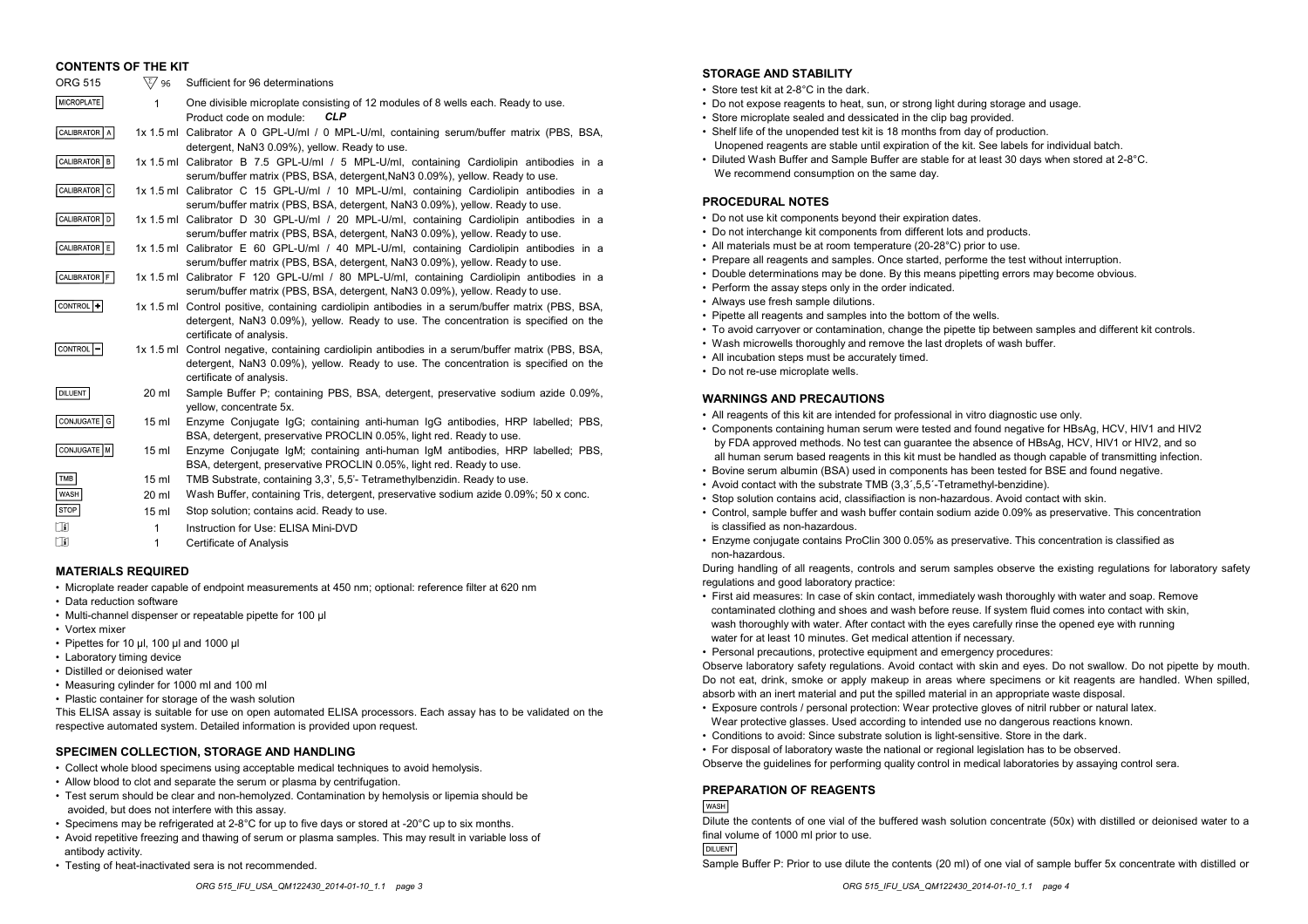deionised water to a final volume of 100 ml.

Preparation of samples

Dilute patient samples 1:100 before the assay: Put 990 µl of prediluted sample buffer in a polystyrene tube and add 10 µl of sample. Mix well. Note: Calibrators / Controls are ready to use and need not be diluted.

#### **TEST PROCEDURE**

Prepare enough microplate modules for all calibrators / controls and patient samples.

- 1. Pipette **100 µl** of calibrators, controls and prediluted patient samples into the wells. Incubate for **30 minutes** at room temperature (20-28 °C).
	- Discard the contents of the microwells and **wash 3 times** with **300 µl** of wash solution.
- 2. Dispense **100 µ**l of enzyme conjugate into each well. Incubate for **15 minutes** at room temperature.

Discard the contents of the microwells and **wash 3 times** with **300 µl** of wash solution.

- 3. Dispense **100 µ**l of TMB substrate solution into each well. Incubate for **15 minutes** at room temperature
- 4. **Add 100 µl** of stop solution to each well of the modules
	- Incubate for **5 minutes** at room temperature.

Read the optical density at 450 nm (reference 600-690nm) and calculate the results. The developed colour is stable for at least 30 minutes. Read during this time.

Example for a pipetting scheme:

|   |      | 2              | 3              | 4              | 5 | 6 | 7 | 8 | 9 | 10 | 11 | 12 |
|---|------|----------------|----------------|----------------|---|---|---|---|---|----|----|----|
| А | A    | P <sub>1</sub> | A              | P <sub>1</sub> |   |   |   |   |   |    |    |    |
| в | В    | P <sub>2</sub> | в              | P2             |   |   |   |   |   |    |    |    |
| С | С    | P <sub>3</sub> | С              | P <sub>3</sub> |   |   |   |   |   |    |    |    |
| D | D    | P <sub>4</sub> | D              | P <sub>4</sub> |   |   |   |   |   |    |    |    |
| Е | E    | P <sub>5</sub> | E              | P <sub>5</sub> |   |   |   |   |   |    |    |    |
| F | F    | P <sub>6</sub> | F              | P <sub>6</sub> |   |   |   |   |   |    |    |    |
| G | C+   | P7             | C+             | P7             |   |   |   |   |   |    |    |    |
| н | $C-$ | P8             | C-             | P8             |   |   |   |   |   |    |    |    |
|   | lnC  | lnC            | $\mathsf{InM}$ | InM            |   |   |   |   |   |    |    |    |

IgG IgG IgM IgM

P1, ... patient sample A-F calibrators C+, C- controls

# **VALIDATION**

Test results are valid if the optical densities at 450 nm for calibrators / controls and the results for controls comply with the reference ranges indicated on the Certificate of Analysis enclosed in each test kit. If these quality control criteria are not met the assay run is invalid and should be repeated.

#### **CALCULATION OF RESULTS**

For quantitative results plot the optical density of each calibrator versus the calibrator concentration to create a calibration curve. The concentration of patient samples may then be estimated from the calibration curve by interpolation. Using data reduction software a 4-Parameter-Fit with lin-log coordinates for optical density and concentration is the data reduction method of choice.

#### **PERFORMANCE CHARACTERISTICS**

# **Calibration**

The assay system is calibrated against the internationally recognised reference sera from E.N. Harris, Louisville and the specific reference material IRP 97/656 (IgG) and HCAL (IgG) / EY2C9 (IgM).

#### **Measuring range**

The calculation range of this ELISA assay is IgG: 0 - 120 GPL-U/ml IgM: 0 - 80 MPL-U/ml

## **Expected values**

In a normal range study with samples from healthy blood donors the following ranges have been established with this ELISA assay: Cut-off IgG: 10 GPL-U/ml IgM: 7 MPL-U/ml

#### **Interpretation of results**

| Negative: | $IqG < 10$ GPL-U/ml |
|-----------|---------------------|
| Positive: | $\geq$ 10 GPL-U/ml  |

 $I$ aM < 7 MPL-U/ml ≥ 7 MPL-U/ml

#### **Linearity**

Patient samples containing high levels of specific antibody were serially diluted in sample buffer to demonstrate the dynamic range of the assay and the upper / lower end of linearity. Activity for each dilution was calculated from the calibration curve using a 4-Parameter-Fit with lin-log coordinates. 9. IgG < 10 GPL-U/ml<br>  $\ge$  10 GPL-U/ml<br>  $\ge$  10 GPL-U/ml<br>
gh levels of specific antibody were serially diluted<br>
ind the upper / lower end of linearity. Activity for<br>
rameter-Fit with lin-log coordinates.<br>
The Dilution Ob

| Sample           | <b>Dilution</b> | Observed     | Expected     | O/E |
|------------------|-----------------|--------------|--------------|-----|
|                  |                 | GPL/MPL-U/ml | GPL/MPL-U/ml | [%] |
| IgG 1            | 1:100           | 126.7        | 126.7        | 100 |
|                  | 1:200           | 63.7         | 63.4         | 100 |
|                  | 1:400           | 32.9         | 31.7         | 104 |
|                  | 1:800           | 14.1         | 15.8         | 89  |
|                  | 1:1600          | 7.2          | 7.9          | 91  |
| IgG <sub>2</sub> | 1:100           | 112.3        | 112.3        | 100 |
|                  | 1:200           | 56.1         | 56.2         | 100 |
|                  | 1:400           | 25.0         | 28.1         | 89  |
|                  | 1:800           | 12.0         | 14.0         | 86  |
|                  | 1:1600          | 6.0          | 7.0          | 86  |
| IgM 1            | 1:100           | 100.0        | 100.0        | 100 |
|                  | 1:200           | 55.0         | 50.0         | 110 |
|                  | 1:400           | 27.0         | 25.0         | 108 |
|                  | 1:800           | 13.0         | 12.5         | 104 |
|                  | 1:1600          | 6.4          | 6.3          | 102 |
| lgM <sub>2</sub> | 1:100           | 46.5         | 46.5         | 100 |
|                  | 1:200           | 23.2         | 23.3         | 100 |
|                  | 1:400           | 10.9         | 11.6         | 94  |
|                  | 1:800           | 5.2          | 5.8          | 90  |
|                  | 1:1600          | 2.8          | 2.9          | 97  |

#### **Limit of detection**

Functional sensitivity was determined to be:

IgM: 0.5 MPL-U/ml

#### **Reproducibility**

Intra-assay precision: Coefficient of variation (CV) was calculated for each of three samples from the results of 24 determinations in a single run. Results for precision-within-assay are shown in the table below. ..

IgG: 1 GPL-U/ml

Inter-assay precision: Coefficient of variation (CV) was calculated for each of three samples from the results of 6 determinations in 5 different runs. Results for run-to-run precision are shown in the table below.

| Intra-Assay IgG |          |      |  |  |  |  |  |
|-----------------|----------|------|--|--|--|--|--|
| Sample          |          |      |  |  |  |  |  |
|                 | GPL-U/ml | CV % |  |  |  |  |  |
|                 | 29.1     | 5.4  |  |  |  |  |  |
|                 | 62.5     | 5.8  |  |  |  |  |  |
|                 | 109.4    | 41   |  |  |  |  |  |

| Inter-Assay IgG |          |     |  |  |  |  |  |  |
|-----------------|----------|-----|--|--|--|--|--|--|
| Sample          |          |     |  |  |  |  |  |  |
|                 | GPL-U/ml | CV% |  |  |  |  |  |  |
|                 | 32.9     | 3.8 |  |  |  |  |  |  |
| 2               | 70.9     | 25  |  |  |  |  |  |  |
|                 | 118.3    | 27  |  |  |  |  |  |  |

|        | Intra-Assay IgM |        |      | Inter-Assay IgM |                 |
|--------|-----------------|--------|------|-----------------|-----------------|
| Sample | Mean            | Sample | Mean |                 |                 |
|        | MPL-U/ml        | CV[%]  |      | MPL-U/ml        | CV <sup>I</sup> |
|        | 8.4             | 3.7    |      | 10.3            | 3.4             |
|        | 40.1            | 5.3    |      | 47.0            | 3.3             |
|        | 58.6            | 5.3    |      | 79.1            | 2.5             |

| Inter-Assay IgM |          |       |  |  |  |  |  |  |
|-----------------|----------|-------|--|--|--|--|--|--|
| Sample          |          |       |  |  |  |  |  |  |
|                 | MPL-U/ml | CV[%] |  |  |  |  |  |  |
|                 | 10.3     | 3.4   |  |  |  |  |  |  |
|                 | 47.0     | 3.3   |  |  |  |  |  |  |
|                 | 79.1     | 25    |  |  |  |  |  |  |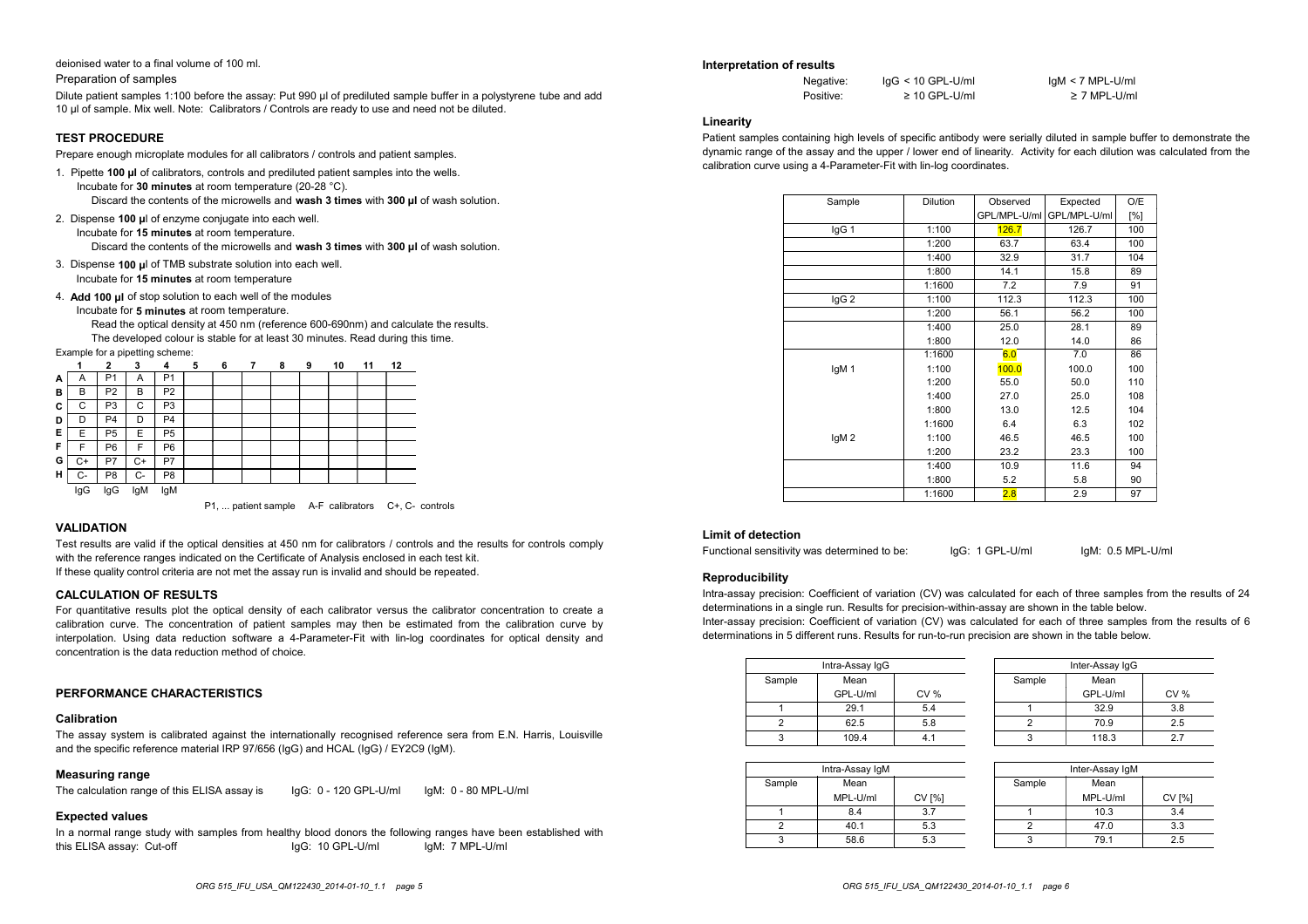#### **Interfering substances**

No interference has been observed with haemolytic (up to 1000 mg/dl) or lipemic (up to 3 g/dl triglycerides) sera or plasma, or bilirubin (up to 40 mg/dl) containing sera or plasma. Nor have any interfering effects been observed with the use of anticoagulants (Citrate, EDTA, Heparine). However for practical reasons it is recommended that grossly hemolyzed or lipemic samples should be avoided.

## **Study results**

| Study population                                                                                                                                                                            |  |  |  | <u>n</u> | Pos IgG                                                                 | <u>%</u>                  | Pos IgM               | <u>%</u>                                            |     |
|---------------------------------------------------------------------------------------------------------------------------------------------------------------------------------------------|--|--|--|----------|-------------------------------------------------------------------------|---------------------------|-----------------------|-----------------------------------------------------|-----|
| primary APS                                                                                                                                                                                 |  |  |  | 8        | 6                                                                       | 75.0                      | 4                     | 50.0                                                |     |
| secondary APS                                                                                                                                                                               |  |  |  | 65       | 57                                                                      | 87.7                      | 26                    | 40.0                                                |     |
| normal human serum                                                                                                                                                                          |  |  |  | 150      | 6                                                                       | 4.0                       | 3                     | 2.0                                                 |     |
| <b>Clinical Diagnosis</b><br>Pos<br>Neg<br>63<br>6<br>ORG 515 Pos<br>10<br>144<br>lgG<br>Neg<br>73<br>150<br>223<br>Sensitivity: 86.3 %<br>Specificity: 96.0 %<br>Overall agreement: 92.8 % |  |  |  |          | Sensitivity: 41.1 %<br>Specificity: 98.0 %<br>Overall agreement: 79.4 % | ORG 515 Pos<br>lgM<br>Neg | Pos<br>30<br>43<br>73 | <b>Clinical Diagnosis</b><br>Neg<br>3<br>147<br>150 | 223 |

#### **LIMITATIONS OF THE PROCEDURE**

This assay is <sup>a</sup> diagnostic aid. A definite clinical diagnosis should not be based on the results of <sup>a</sup> single test, but should be made by the physician after all clinical and laboratory findings have been evaluated concerning the entire clinical picture of the patient. Also every decision for therapy should be taken individually.

The above pathological and normal reference ranges for antibodies in patient samples should be regarded as recommendations only. Each laboratory should establishe its own ranges according to ISO 15189 or other applicable laboratory guidelines.

#### **REFERENCES**

- 1. Banzato A, Pozzi N, Frasson R, De F, V, Ruffatti A, Bison E et al. Antibodies to Domain I of beta(2)Glycoprotein I are in close relation to patients risk categories in Antiphospholipid Syndrome (APS). Thromb Res 2011; 128 (6):583-6.
- 2. Bertolaccini ML, Amengual O, Atsumi T, Binder WL, de LB, Forastiero R et al. 'Non-criteria' aPL tests: report of a task force and preconference workshop at the 13th International Congress on Antiphospholipid Antibodies, Galveston, TX, USA, April 2010. Lupus 2011; 20(2):191-205.
- 3. de Laat B, de Groot PG. Autoantibodies directed against domain I of beta2-glycoprotein I. Curr Rheumatol Rep 2011; 13(1):70-6.
- 4. de Laat B, Mertens K, de Groot PG. Mechanisms of disease: antiphospholipid antibodies-from clinical association to pathologic mechanism. Nat Clin Pract Rheumatol 2008; 4(4):192-9.
- 5. de Laat B, Pengo V, Pabinger I, Musial J, Voskuyl AE, Bultink IE et al. The association between circulating antibodies against domain I of beta2-glycoprotein I and thrombosis: an international multicenter study. J Thromb Haemost 2009; 7(11):1767-73.
- 6. Espinosa G, Cervera R. Antiphospholipid syndrome. Arthritis Res Ther 2008; 10(6):230.
- 7. Favaloro EJ, Wong RC. Laboratory testing for the antiphospholipid syndrome: making sense of antiphospholipid antibody assays. Clin Chem Lab Med 2011; 49(3):447-61.
- 8. Fischer MJ, Rauch J, Levine JS. The antiphospholipid syndrome. Arthritis Rheum 2007; 27(1):35-46.
- 9. Giannakopoulos B, Passam F, Ioannou Y, Krilis SA. How we diagnose the antiphospholipid syndrome. Blood 2009; 113(5):985-94.
- 10. Greaves M, Cohen H, Machin SJ, Mackie I. Guidelines on the investigation and management of the antiphospholipid syndrome. Br J Haematol 2000; 109(4):704-15.
- 11. Hughes GR. Hughes syndrome: antiphospholipid syndrome. J R Coll Physicians Lond 1998; 32(3):260-4.
- 12. Hughes GR. Hughes Syndrome (the antiphospholipid syndrome): ten clinical lessons. Autoimmun Rev 2008; 7 (3):262-6.
- 13. Hughes GR. Antiphospholipid syndrome, migraine and stroke. Lupus 2010; 19(5):555-6.
- 14. Hughes GR, Harris NN, Gharavi AE. The anticardiolipin syndrome. J Rheumatol 1986; 13(3):486-9.
- 15. Koike T, Bohgaki M, Amengual O, Atsumi T. Antiphospholipid antibodies: lessons from the bench. J Autoimmun 2007; 28(2-3):129-33.
- 16. Lakos G, Favaloro EJ, Harris EN, Meroni PL, Tincani A, Wong RC et al. International consensus guidelines on anticardiolipin and anti-beta2-glycoprotein I testing: report from the 13th International Congress on Antiphospholipid Antibodies. Arthritis Rheum 2012; 64(1):1-10.
- 17. Mackworth-Young C. Primary antiphospholipid syndrome: a distinct entity? Autoimmun Rev 2006; 5(1):70-5.
- 18. Miyakis S, Lockshin MD, Atsumi T, Branch DW, Brey RL, Cervera R et al. International consensus statement on an update of the classification criteria for definite antiphospholipid syndrome (APS). J Thromb Haemost 2006; 4(2):295-306.
- 19. Molina JF, Gutierrez-Urena S, Molina J, Uribe O, Richards S, De CC et al. Variability of anticardiolipin antibody isotype distribution in 3 geographic populations of patients with systemic lupus erythematosus. J Rheumatol 1997; 24(2):291-6.
- 20. Oku K, Atsumi T, Amengual O, Koike T. Antiprothrombin antibody testing: detection and clinical utility. Semin Thromb Hemost 2008; 34(4):335-9.
- 21. Pengo V, Biasiolo A, Bison E, Chantarangkul V, Tripodi A. Antiphospholipid antibody ELISAs: survey on the performance of clinical laboratories assessed by using lyophilized affinity-purified IgG with anticardiolipin and anti-beta2-Glycoprotein I activity. Thromb Res 2007; 120(1):127-33.
- 22. Pierangeli SS, de Groot PG, Dlott J, Favaloro E, Harris EN, Lakos G et al. 'Criteria' aPL tests: report of <sup>a</sup> task force and preconference workshop at the 13th International Congress on Antiphospholipid Antibodies, Galveston, Texas, April 2010. Lupus 2011; 20(2):182-90.
- 23. Pierangeli SS, Favaloro EJ, Lakos G, Meroni PL, Tincani A, Wong RC et al. Standards and reference materials for the anticardiolipin and anti-beta-2-glycoprotein I assays: <sup>a</sup> report of recommendations from the APL Task Force at the 13th International Congress on Antiphospholipid Antibodies. Clin Chim Acta 2012; 413(1-2):358 -60.
- 24. Sinico RA, Bollini B, Sabadini E, Di Toma L, Radice A. The use of laboratory tests in diagnosis and monitoring of systemic lupus erythematosus. J Nephrol JID - 9012268 2002; 15 Suppl 6:S20-S27.
- 25. Tincani A, Andreoli L, Casu C, Cattaneo R, Meroni P. Antiphospholipid antibody profile: implications for the evaluation and management of patients. Lupus 2010; 19(4):432-5.
- 26. Tincani A, Morozzi G, Afeltra A, Alessandri C, Allegri F, Bistoni O et al. Antiprothrombin antibodies: <sup>a</sup> comparative analysis of homemade and commercial methods. <sup>A</sup> collaborative study by the Forum Interdisciplinare per la Ricerca nelle Malattie Autoimmuni (FIRMA). Clin Exp Rheumatol 2007; 25(2):268-74.
- 27. Wilson WA, Gharavi AE, Koike T, Lockshin MD, Branch DW, Piette JC et al. International consensus statement on preliminary classification criteria for definite antiphospholipid syndrome: report of an international workshop. Arthritis Rheum 1999; 42(7):1309-11.
- 28. Wong RC, Favaloro EJ, Adelstein S, Baumgart K, Bird R, Brighton TA et al. Consensus guidelines on anti-beta 2 glycoprotein I testing and reporting. Pathology 2008; 40(1):58-63.
- 29. Wong RC, Gillis D, Adelstein S, Baumgart K, Favaloro EJ, Hendle MJ et al. Consensus guidelines on anticardiolipin antibody testing and reporting. Pathology 2004; 36(1):63-8.